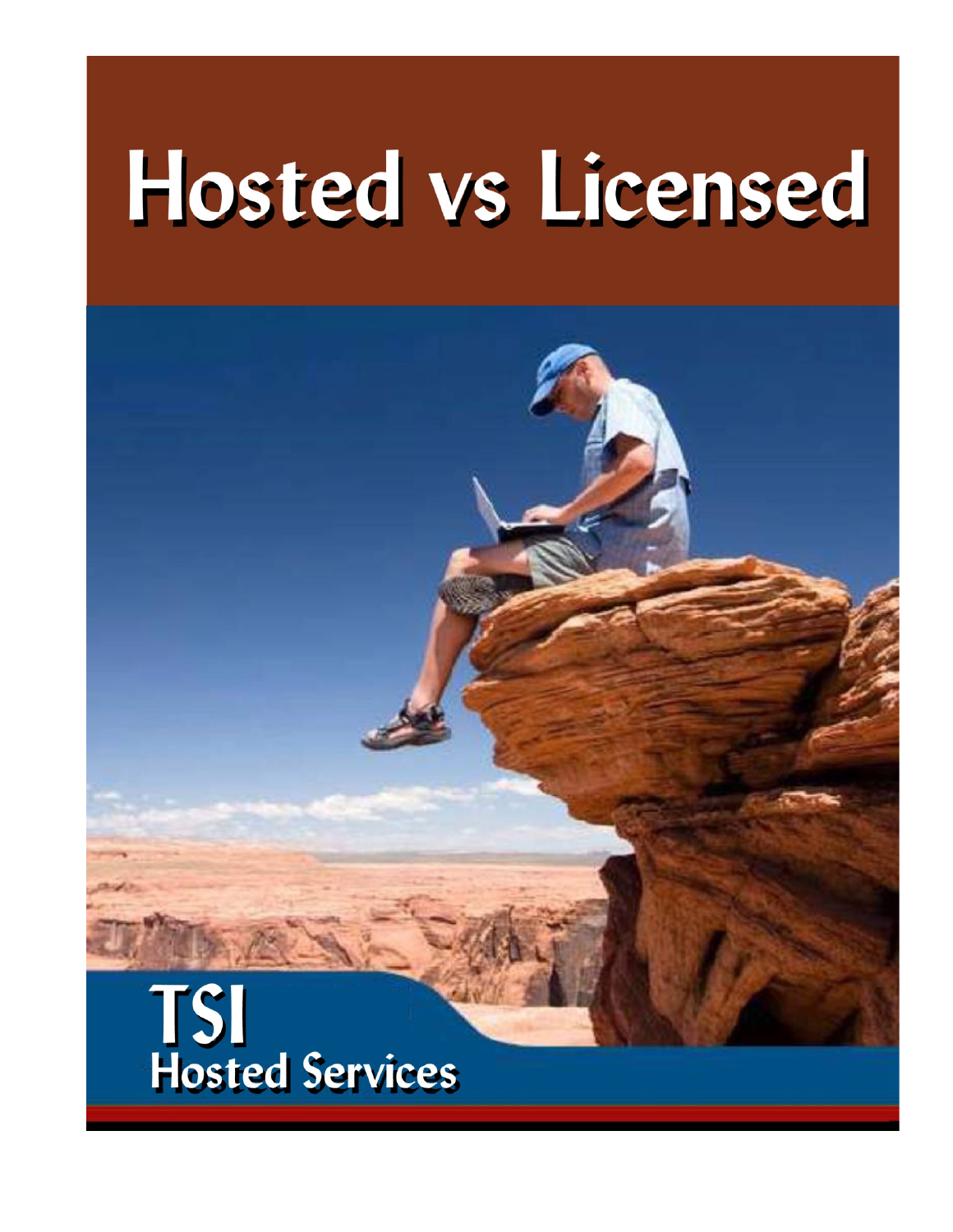

An important paradigm is taking place in the way companies want to acquire software and in the way that software vendors can supply it. The traditional model of software deployment, where the customer acquires a license and assumes responsibility for the software and hardware implementation and ongoing management is becoming a costly adventure. On-premise Licensed Software Solutions can have disadvantages for end users including the costs for hardware, software, internal resources, IT complexities and length of time that it takes to recognize value from their investments. These issues have prompted companies to explore alternative models of software delivery, such as Cloud Services or Software as a Service, (SaaS).

In a SaaS model, the software is hosted for you by external specialists that handle all of the IT complexities, resourcing and management issues and take responsibility for almost all of your software and hardware support needs. This is fantastic because it means organizations can go back to doing what they're good at, leaving the hosting provider to deal with the installation, management, support, software updates, backup & recovery and all the other logistical functions that dedicated systems management require.

Cloud Hosted solutions are not just for those organizations embarking on a new software purchase but equally for those organizations that have previously invested in hardware and software solutions who simply want to transfer to a hosted environment and hand over the IT responsibility to the hosting specialist.

Furthermore, Cloud solutions provide the customer with the ability to acquire the software as a subscription-based or fee based service, so the company never actually invests the hardware or software. This has huge appeal to many organizations, particularly their financial strategy.

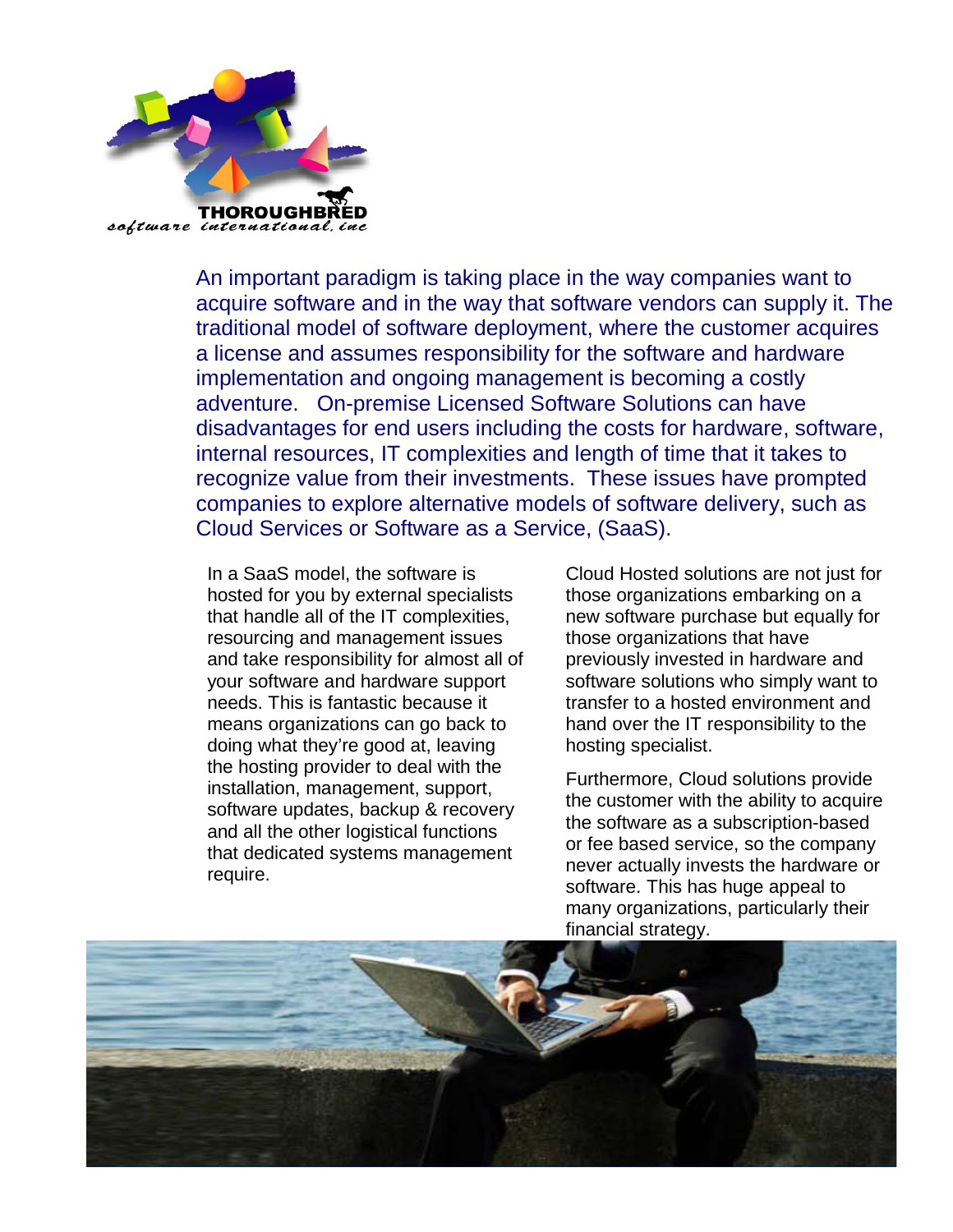



### **So what's to gain and what's the catch?**

The appeal of procuring software functionality on a monthly subscription basis or fee basis is growing all the time, as organizations become aware of the associated low cost of ownership, and rapid speed to market in deploying new functionality.

There are numerous potential advantages to letting external IT experts host your IT systems

- 1. You'll be up and running in next to no time because all of the hard work is already done. The hosting company already has all the right hardware and software; all they need to do now is set this up to receive and manage your particular content.
- 2. Economies of scale often mean that the overall cost of ownership is lower because the Hosting experts' time is used efficiently. (See our table of cost comparisons later in the guide).
- 3. Your own staff can now go about their critical tasks and start working on profitable projects.
- 4. By centralizing your particular IT activities and having them hosted off site at the Hosting Service premises, users will have maximum flexibility to access the content from any office, even from home.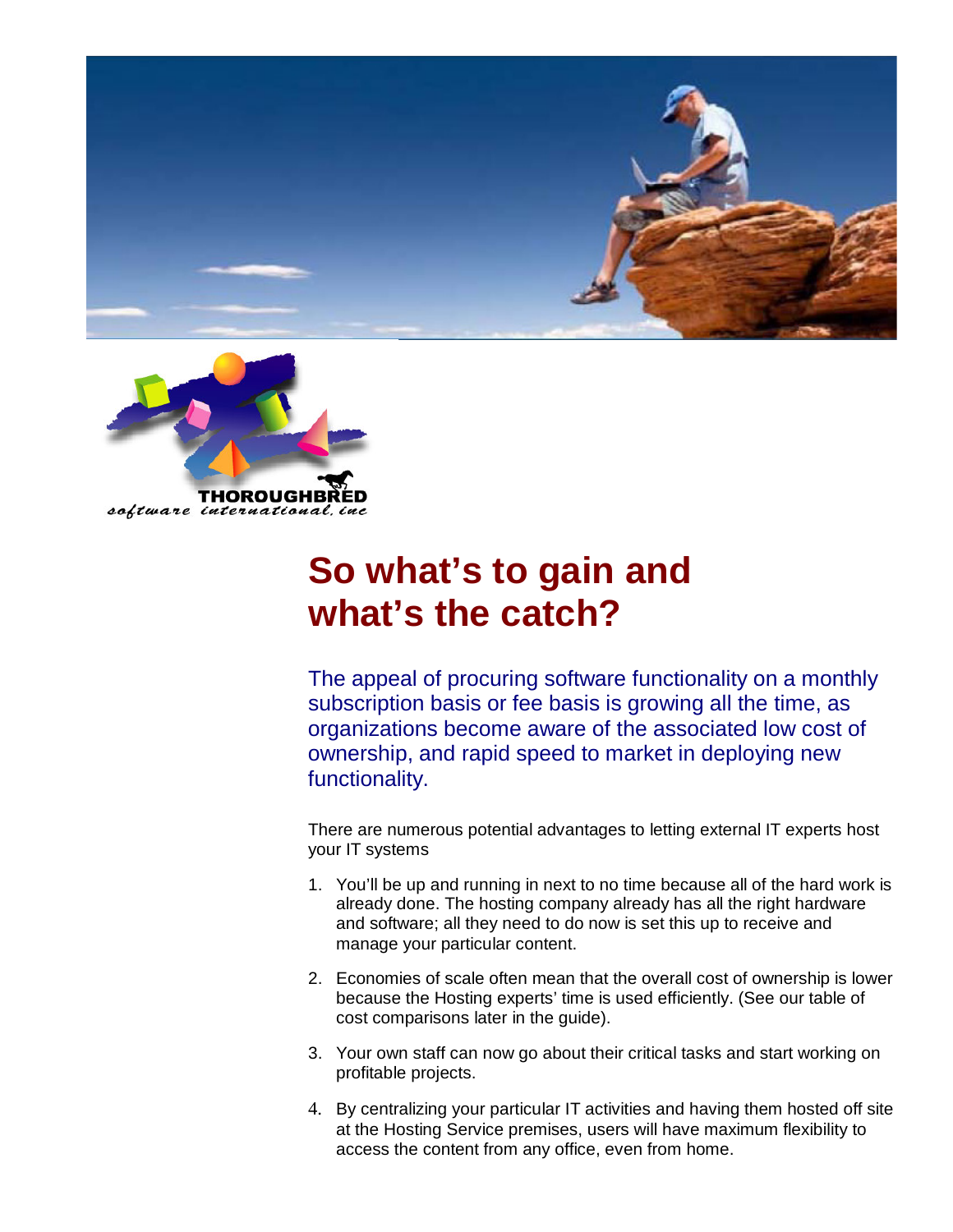



- 5. Content is backed up automatically, off-site. Disaster recovery is part of the service
- 6. Hosted solutions offer the software functionality as a subscription-based service, so the company never actually owns the hardware or software, or has to worry about bugs or upgrades, hardware or software maintenance, it is all included in the monthly fee.
- 7. This option means minimal capital outlay, and instead a low, predictable monthly service fee.
- 8. It also means you can try out new functionality without commitment, and can adapt system functionality and capacity to changing requirements.

With technology continuing to develop and change as fast as it is currently, the appeal of tapping into a Cloud software based environment is considerable, because it means organizations no longer need to fear being locked into a product that will eventually become out of date or even obsolete.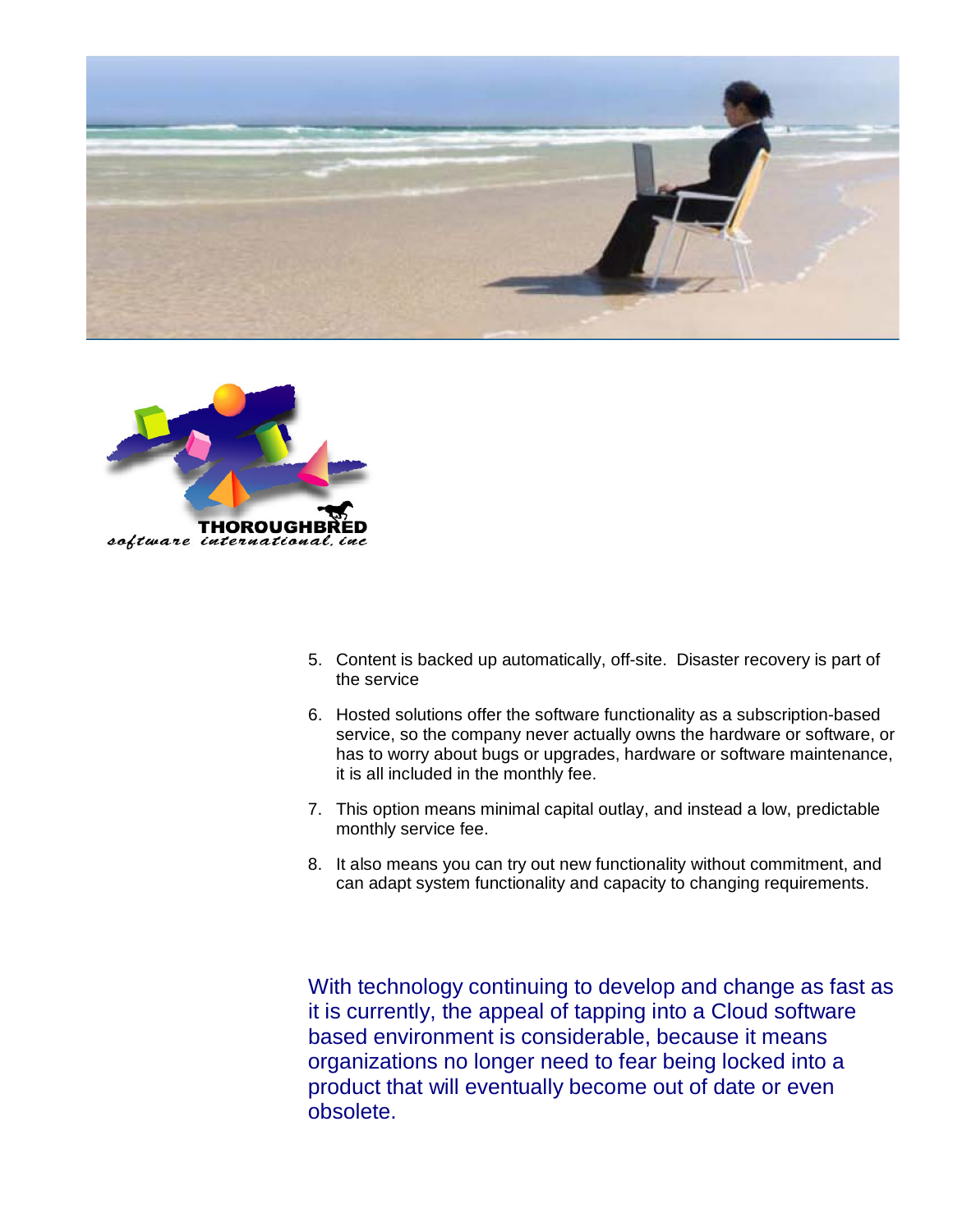



# **Can there really be any disadvantages?**

Well, you might be worried about who else can see your sensitive information. This is easily controlled by a Cloud Hosted Systems provider with tight security measures.

You might also need to customize your system knowing that when an upgrade is done your customizations will be supported.

Finally, you might just feel better if you can see and touch something that you yourself own, in the same way that consumers still like to have plastic CD cases gathering dust on their shelves at home because it makes them feel they've got better value for money than if they downloaded the music from the Internet. But there isn't much logic to this argument, as it is where technology is today.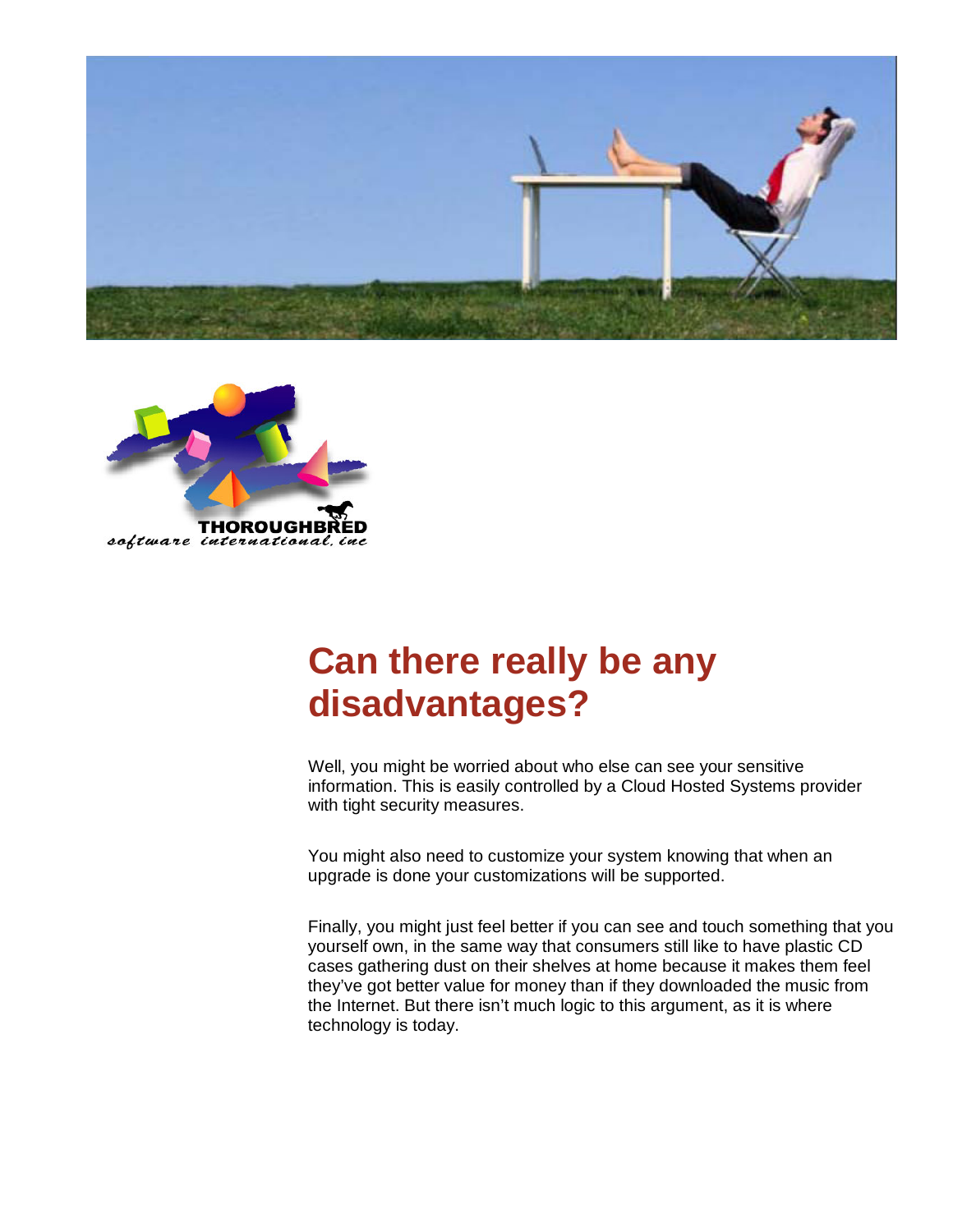



# **If it's that simple, why isn't everyone doing it?**

Until recently secure hosting centers were prohibitively expensive and sometimes completely impractical. Today those organizations or software companies that resist IT systems hosting are becoming fewer and farther between.

Respectable market analysts are revising their forecasts all the time, with the majority now in wholehearted agreement that, with broadband now as available as it is and networks being so reliable, hosting is a very viable alternative to on premise systems.

There has never been a better time to outsource out burdensome IT challenges to remote third party hosting specialists, and few are as experienced and well placed to respond than TSI Cloud Hosting Services. We have been hosting systems for over a decade.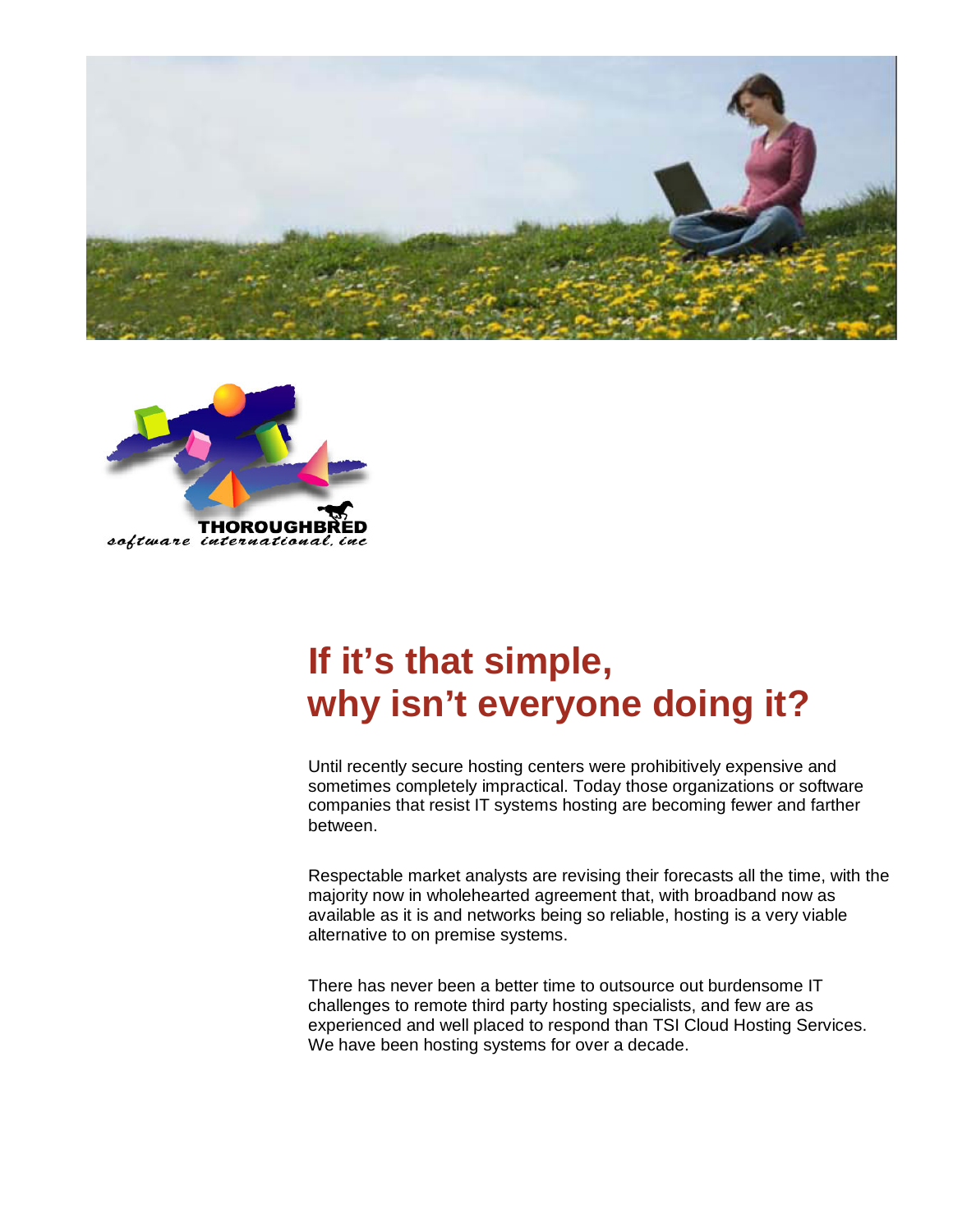

### **Let's talk money**

# **On-Premise Vs. Hosted Cost Comparison**

Using a very typical IT purchase example, we have produced cost comparison examples for 3, 8 and 32-user Server Systems (i.e. File Server, Application); one installed in-house/on premise and the other using our hosted model.

The tables highlight the typical savings that organizations can achieve by opting for a hosted rather than on premise software and hardware deployment. It highlights some of the hidden costs of an on premise solution that too many organizations ignore when costing this deployment model.

The biggest single cost when buying hardware and software is not the capital outlay; it is the cost and overhead of existing staff being required to allocate time to IT, or hiring a dedicated IT support staff. Numerous surveys conducted by global industry analysts on this vital business cost show that this unseen cost can be as high as 7 to 9 times capital costs per annum. This could mean that for every \$1.00 spent on hardware and software that \$7.00 - \$9.00 can be spent on the support infrastructure of the system.

The personnel estimates used in our charts are lower than this, as we are using figures that actual end-users have experienced in our markets. But these numbers show between a 2 to 4 times costs. Even at this very conservative estimate, the results will surprise you.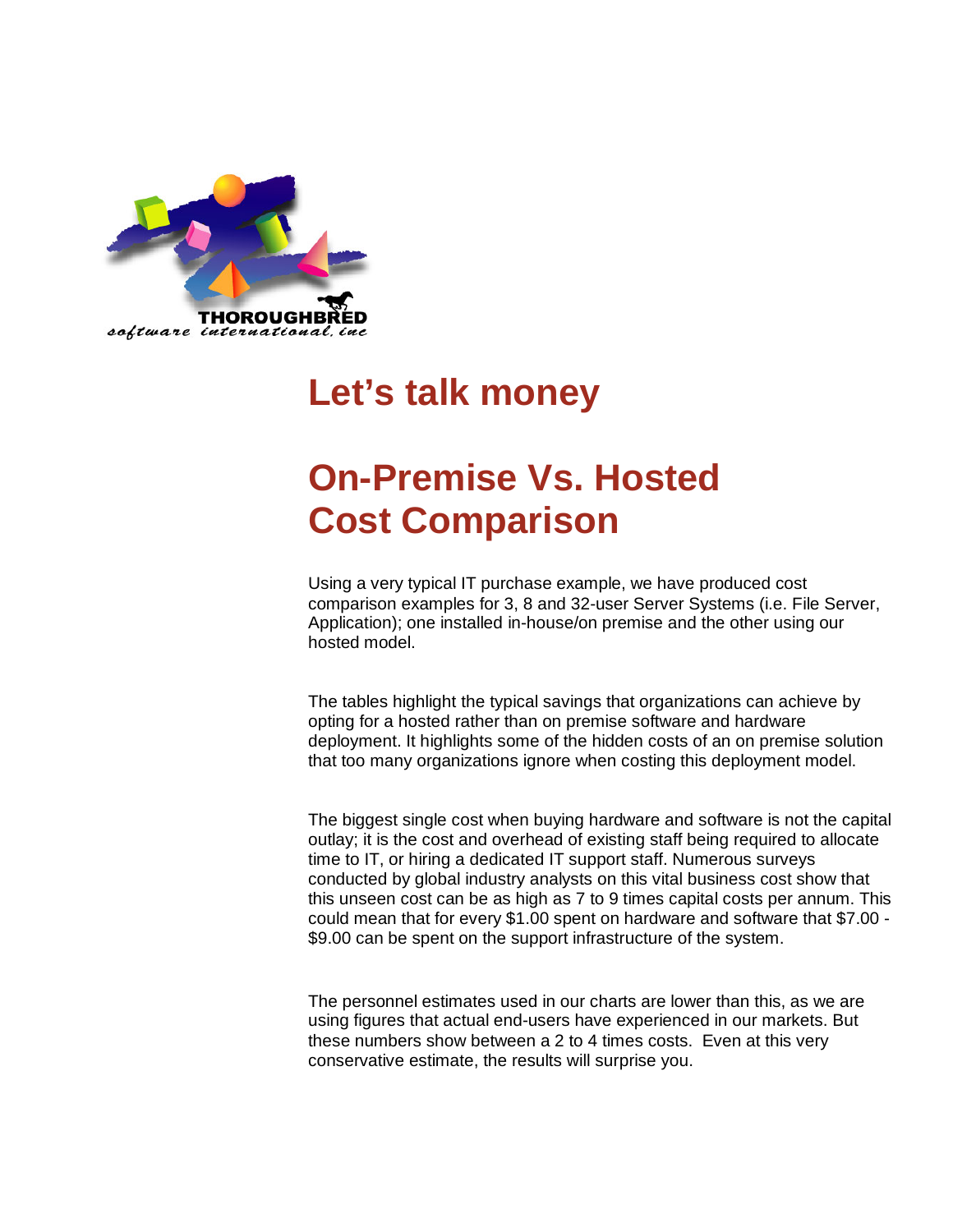### TSI 3-User Cloud Hosting Example

| <b>Solution-IV On-Demand Services</b>                  | Year 1                             | Year 1                       | Year <sub>2</sub>                  | Year <sub>2</sub>            | Year <sub>3</sub>                  | Year <sub>3</sub>            |
|--------------------------------------------------------|------------------------------------|------------------------------|------------------------------------|------------------------------|------------------------------------|------------------------------|
| 3- user system                                         | <b>In-House</b><br><b>Purchase</b> | <b>TSI</b><br><b>Hosting</b> | <b>In-House</b><br><b>Purchase</b> | <b>TSI</b><br><b>Hosting</b> | <b>In-House</b><br><b>Purchase</b> | <b>TSI</b><br><b>Hosting</b> |
| <b>Hardware/Software</b>                               |                                    |                              |                                    |                              |                                    |                              |
| <b>Typical Application server</b>                      | \$2,500                            | $\bf{0}$                     | $\bf{0}$                           | $\bf{0}$                     | $\bf{0}$                           | $\bf{0}$                     |
| Server Maintenance                                     | \$350                              | $\bf{0}$                     | \$350                              | 0                            | \$350                              | 0                            |
| OS Licensing                                           | \$350                              | $\bf{0}$                     | $\bf{0}$                           | $\bf{0}$                     | 0                                  | $\bf{0}$                     |
| OS Maintenance, Security etc.                          | \$500                              | $\bf{0}$                     | \$500                              | 0                            | \$500                              | $\bf{0}$                     |
| <b>Application licensing/Maintenance</b>               |                                    |                              |                                    |                              |                                    |                              |
| <b>Application License</b>                             | \$12,500                           | $\bf{0}$                     | $\bf{0}$                           | $\bf{0}$                     | $\bf{0}$                           | $\bf{0}$                     |
| <b>Application Maintenance</b>                         | \$2,500                            | $\bf{0}$                     | \$2,500                            | $\bf{0}$                     | \$2,500                            | $\bf{0}$                     |
| <b>Backup Hardware/Software</b>                        |                                    |                              |                                    |                              |                                    |                              |
| Backup Hardware System                                 | \$2,500                            | $\bf{0}$                     |                                    | 0                            |                                    | $\bf{0}$                     |
| Backup, Fail-Safe Software and Set-up                  | \$1,000                            | 0                            |                                    | 0                            |                                    | $\bf{0}$                     |
| Maintenance Contract Backup<br>Server/Software         | \$250                              | $\bf{0}$                     | \$250                              | 0                            | \$250                              | $\bf{0}$                     |
| Tapes/CD/DVD, Storage                                  | \$250                              | $\bf{0}$                     | \$250                              | $\bf{0}$                     | \$250                              | $\bf{0}$                     |
| <b>Personnel Executive Time &amp; Tech</b>             |                                    |                              |                                    |                              |                                    |                              |
| <b>Support</b><br>Tech Support/Mgt.1/4 salary \$50,000 | \$12,500                           | $\mathbf 0$                  | \$12,500                           | $\bf{0}$                     | \$12,500                           | $\bf{0}$                     |
| Potential User Downtime/Lost Time/day                  | \$420                              | $\bf{0}$                     | \$420                              | $\bf{0}$                     | \$420                              | $\bf{0}$                     |
| Other costs                                            |                                    |                              |                                    |                              |                                    |                              |
| TSI Hosted fees including back-up                      |                                    | \$5,100                      |                                    | \$5,100                      |                                    | \$5,100                      |
| replication                                            |                                    |                              |                                    |                              |                                    |                              |
| Set-up/Training fee                                    | \$5,000                            | \$5,000                      |                                    |                              |                                    |                              |
| <b>Total Expenditure</b>                               | \$40,620                           | \$10,100                     | \$16,770                           | \$5,100                      | \$16,770                           | \$5,100                      |
| <b>SAVINGS BY YEAR</b>                                 |                                    | \$30,520                     |                                    | \$11,670                     |                                    | \$11,670                     |
| % Hosting Cost vs. On-Premise                          |                                    | 25%                          |                                    | 30%                          |                                    | 30%                          |
| <b>ESTIMATED POTENTIAL SAVINGS OVER 3 YEARS</b>        |                                    |                              |                                    |                              |                                    | \$53,860                     |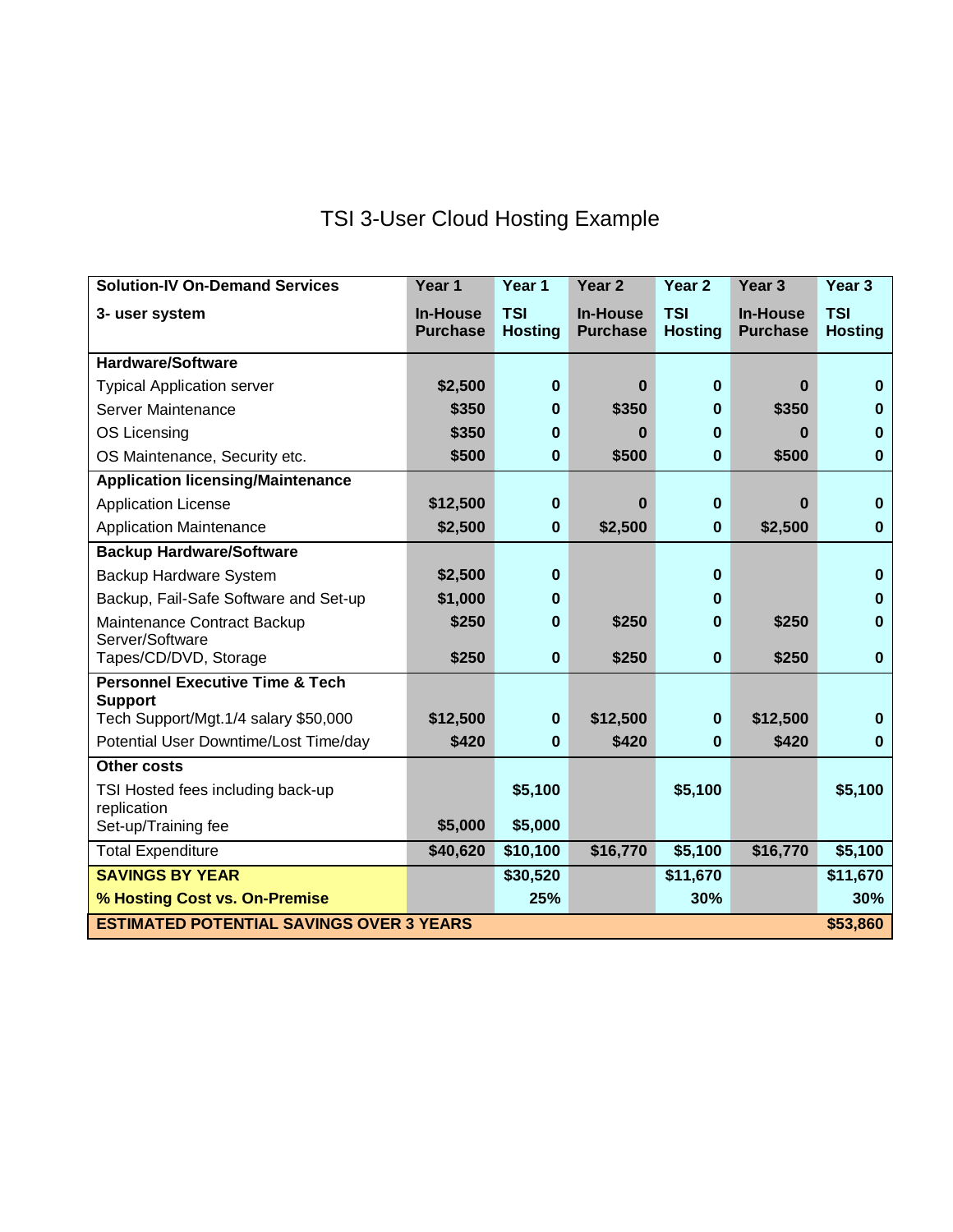### TSI 8 User Cloud Hosting Example

| <b>Solution-IV On-Demand Services</b>                        | Year 1                             | Year 1                       | Year <sub>2</sub>                  | Year <sub>2</sub>            | Year <sub>3</sub>                  | Year <sub>3</sub>            |
|--------------------------------------------------------------|------------------------------------|------------------------------|------------------------------------|------------------------------|------------------------------------|------------------------------|
| 8-user system                                                | <b>In-House</b><br><b>Purchase</b> | <b>TSI</b><br><b>Hosting</b> | <b>In-House</b><br><b>Purchase</b> | <b>TSI</b><br><b>Hosting</b> | <b>In-House</b><br><b>Purchase</b> | <b>TSI</b><br><b>Hosting</b> |
|                                                              |                                    |                              |                                    |                              |                                    |                              |
| <b>Hardware/Software</b>                                     |                                    |                              |                                    |                              |                                    |                              |
| <b>Typical Application server</b>                            | \$2,500                            |                              |                                    |                              |                                    |                              |
| Server Maintenance                                           | \$350                              |                              | \$350                              |                              | \$350                              |                              |
| OS Licensing                                                 | \$350                              |                              |                                    |                              |                                    |                              |
| OS Maintenance, Security etc.                                | \$500                              |                              | \$500                              |                              | \$500                              |                              |
| <b>Application licensing/Maintenance</b>                     |                                    |                              |                                    |                              |                                    |                              |
| <b>Application License</b>                                   | \$15,500                           |                              |                                    |                              |                                    |                              |
| <b>Application Maintenance</b>                               | \$3,100                            |                              | \$3,100                            |                              | \$3,100                            |                              |
| <b>Backup Hardware/Software</b>                              |                                    |                              |                                    |                              |                                    |                              |
| Backup Hardware System                                       | \$2,500                            |                              |                                    |                              |                                    |                              |
| Backup, Fail-Safe Software and Set-up                        | \$1,000                            |                              |                                    |                              |                                    |                              |
| Maintenance Contract Backup                                  | \$250                              |                              | \$250                              |                              | \$250                              |                              |
| Server/Software                                              |                                    |                              |                                    |                              |                                    |                              |
| Tapes/CD/DVD, Storage                                        | \$250                              |                              | \$250                              |                              | \$250                              |                              |
| <b>Personnel Executive Time &amp; Tech</b><br><b>Support</b> |                                    |                              |                                    |                              |                                    |                              |
| Tech Support/Mgt.1/3 salary \$50,000                         | \$16,667                           |                              | \$16,667                           |                              | \$16,667                           |                              |
| Potential User Downtime/Lost Time/day                        | \$1,120                            |                              | \$1,120                            |                              | \$1,120                            |                              |
| <b>Other costs</b>                                           |                                    |                              |                                    |                              |                                    |                              |
| TSI Hosted fees including back-up                            |                                    | \$12,000                     |                                    | \$12,000                     |                                    | \$12,000                     |
| replication                                                  |                                    |                              |                                    |                              |                                    |                              |
| Set-up/Training fee                                          | \$5,000                            | \$5,000                      |                                    |                              |                                    |                              |
| <b>Total Expenditure</b>                                     | \$49,087                           | \$17,000                     | \$22,237                           | \$12,000                     | \$22,237                           | \$12,000                     |
| <b>SAVINGS BY YEAR</b>                                       |                                    | \$32,087                     |                                    | \$10,237                     |                                    | \$10,237                     |
| % Hosting Cost vs. On-Premise                                |                                    | 35%                          |                                    | 54%                          |                                    | 54%                          |
| <b>ESTIMATED POTENTIAL SAVINGS OVER 3 YEARS</b>              |                                    |                              |                                    |                              |                                    | \$52,560                     |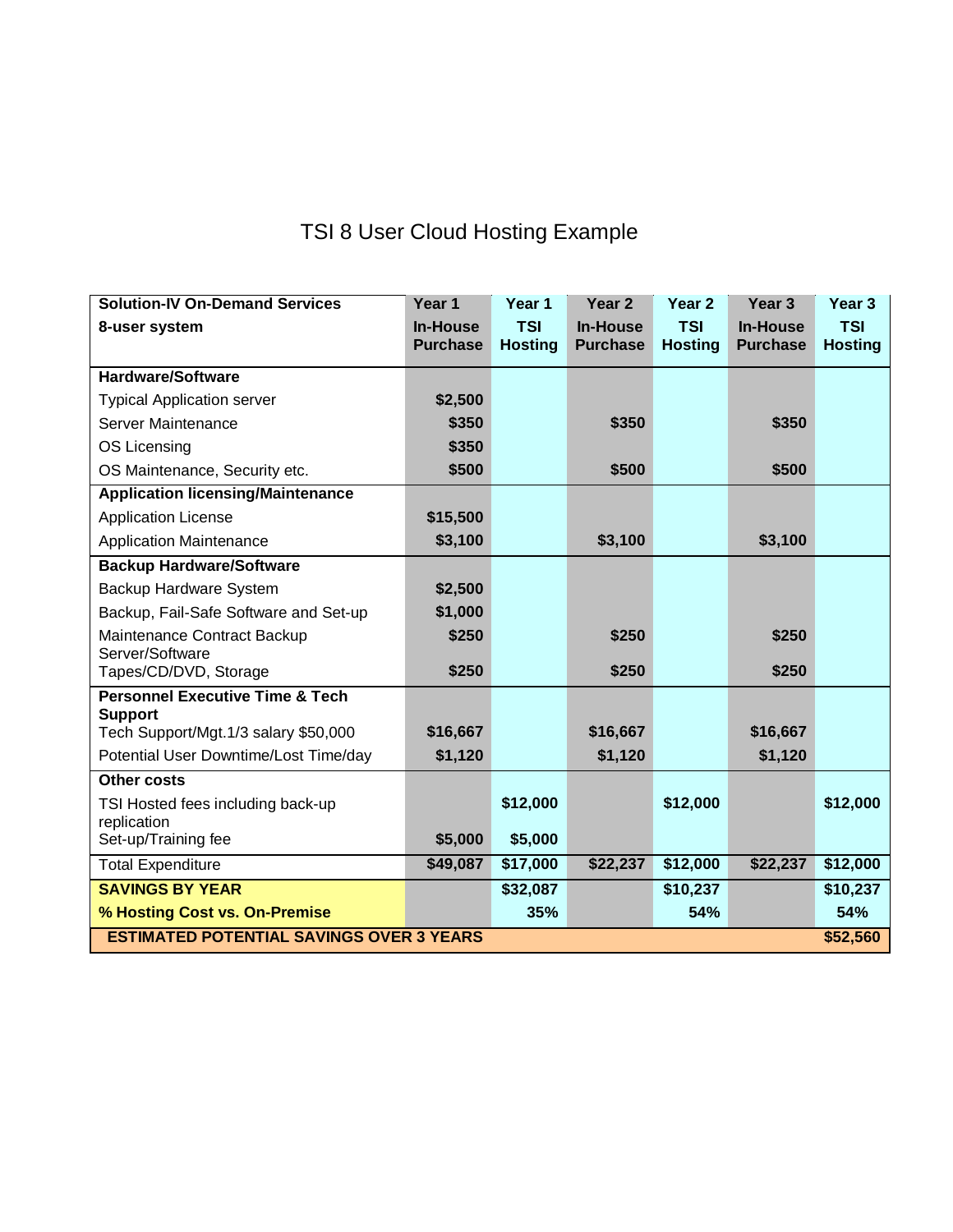### TSI 32 User Cloud Hosting Example

| <b>Solution-IV On-Demand Services</b>                       | Year 1          | Year 1         | Year <sub>2</sub> | $\overline{Y}$ ear 2 | Year <sub>3</sub> | Year <sub>3</sub> |
|-------------------------------------------------------------|-----------------|----------------|-------------------|----------------------|-------------------|-------------------|
| 32-user system                                              | <b>In-House</b> | <b>TSI</b>     | <b>In-House</b>   | <b>TSI</b>           | <b>In-House</b>   | <b>TSI</b>        |
|                                                             | <b>Purchase</b> | <b>Hosting</b> | <b>Purchase</b>   | <b>Hosting</b>       | <b>Purchase</b>   | <b>Hosting</b>    |
| <b>Hardware/Software</b>                                    |                 |                |                   |                      |                   |                   |
| <b>Typical Application server</b>                           | \$3,500         |                |                   |                      |                   |                   |
| Server Maintenance                                          | \$700           |                | \$700             |                      | \$700             |                   |
| OS Licensing                                                | \$500           |                |                   |                      |                   |                   |
| OS Maintenance, antivirus etc.                              | \$500           |                | \$500             |                      | \$500             |                   |
| <b>Application licensing/Maintenance</b>                    |                 |                |                   |                      |                   |                   |
| <b>Application License</b>                                  | \$25,900        |                |                   |                      |                   |                   |
| <b>Application Maintenance</b>                              | \$5,180         |                | \$5,180           |                      | \$5,180           |                   |
| <b>Backup Hardware/Software</b>                             |                 |                |                   |                      |                   |                   |
| <b>Backup Hardware System</b>                               | \$2,500         |                |                   |                      |                   |                   |
| Backup, Fail-Safe Software and Set-up                       | \$2,000         |                |                   |                      |                   |                   |
| Maintenance Contract Backup                                 | \$450           |                | \$450             |                      | \$450             |                   |
| Server/Software<br>Tapes/CD/DVD, Storage                    | \$500           |                | \$500             |                      | \$500             |                   |
| <b>Personnel Executive Time &amp; Tech</b>                  |                 |                |                   |                      |                   |                   |
| <b>Support</b>                                              |                 |                |                   |                      |                   |                   |
| Tech Support/Mgt. 50% @ 50,000/yr                           | \$25,000        |                | \$25,000          |                      | \$25,000          |                   |
| Potential User Downtime/Lost Time/day                       | \$4,480         |                | \$4,480           |                      | \$4,480           |                   |
| <b>Other costs</b>                                          |                 |                |                   |                      |                   |                   |
| TSI Hosted fees including back-up                           |                 | \$19,500       |                   | \$19,500             |                   | \$19,500          |
| replication                                                 | \$5,000         | \$5,000        |                   |                      |                   |                   |
| Set-up/Training fee                                         |                 |                |                   |                      |                   |                   |
| <b>Total Expenditure</b>                                    | \$76,210        | \$24,500       | \$36,810          | \$19,500             | \$36,910          | \$19,500          |
| <b>SAVINGS BY YEAR</b>                                      |                 | \$51,710       |                   | \$17,310             |                   | \$17,310          |
| % Hosting Cost vs. On-Premise                               |                 | 32%            |                   | 53%                  |                   | 53%               |
| <b>ESTIMATED POTENTIAL SAVINGS OVER 3 YEARS</b><br>\$86,330 |                 |                |                   |                      |                   |                   |